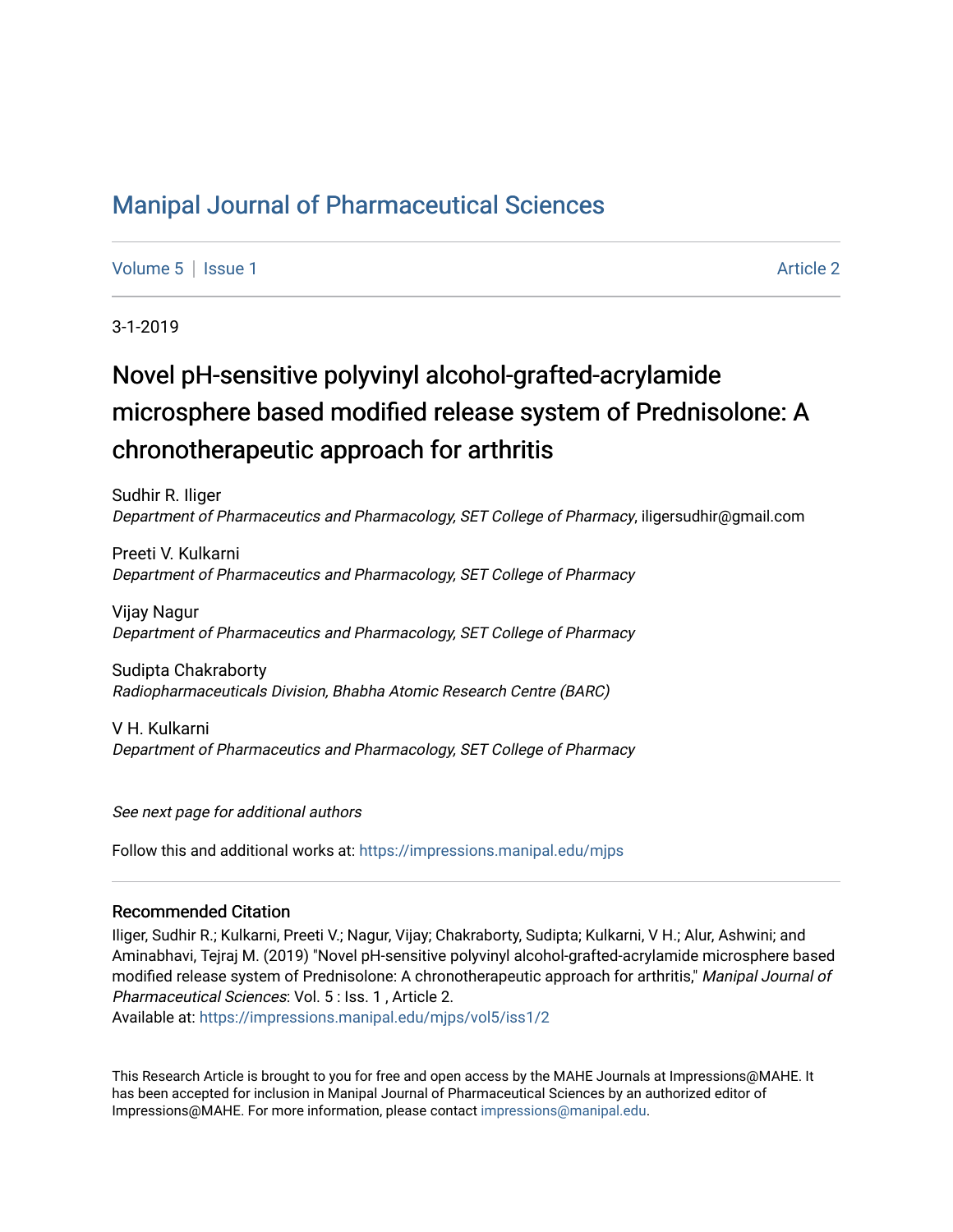## Novel pH-sensitive polyvinyl alcohol-grafted-acrylamide microsphere based modified release system of Prednisolone: A chronotherapeutic approach for arthritis

#### Authors

Sudhir R. Iliger, Preeti V. Kulkarni, Vijay Nagur, Sudipta Chakraborty, V H. Kulkarni, Ashwini Alur, and Tejraj M. Aminabhavi